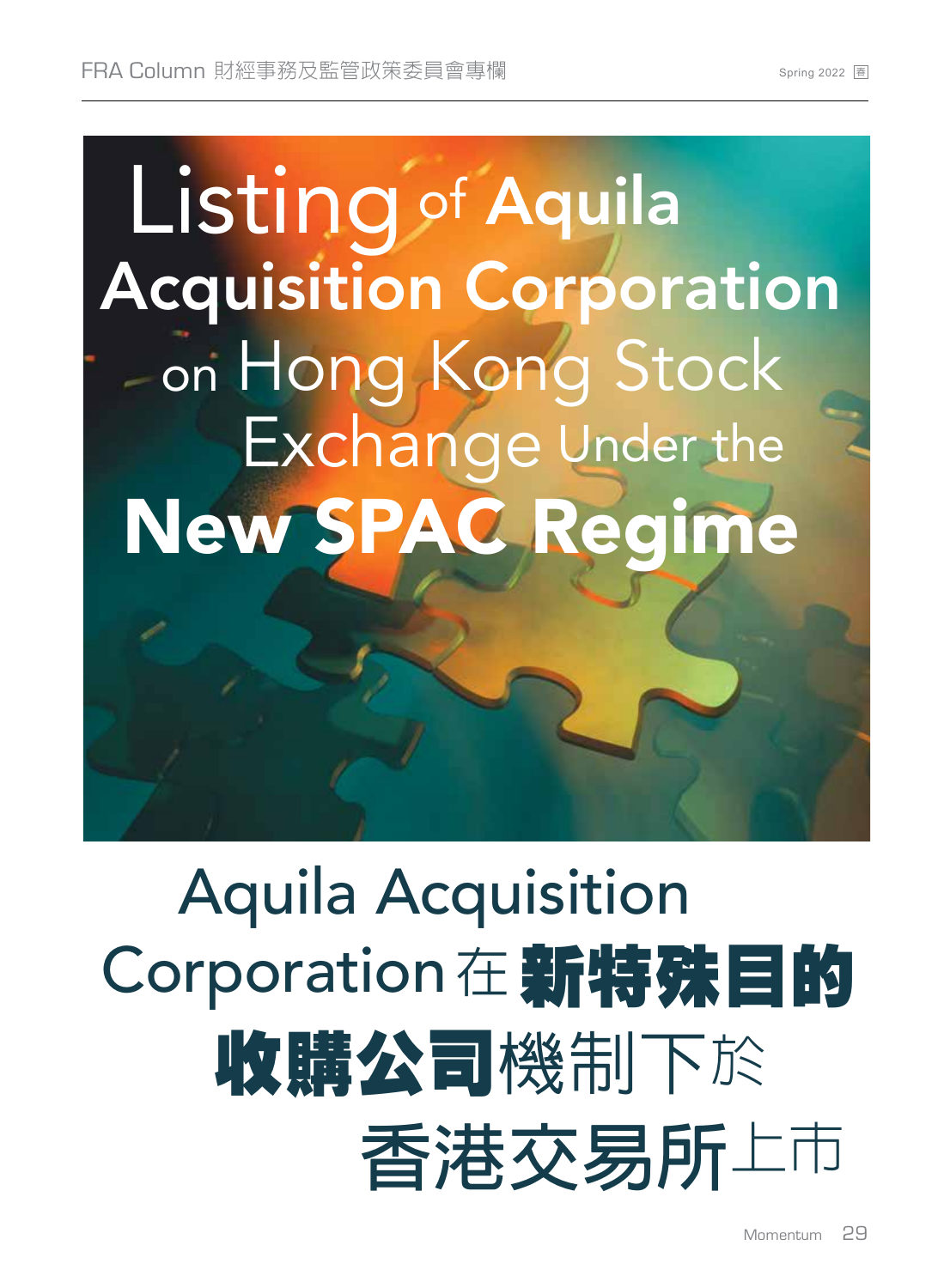In September 2021, Hong Kong Stock Exchange (HKEX) issued<br>the consultation paper to consult the market on the proposal to n September 2021, Hong Kong Stock Exchange (HKEX) issued introduce the new regime for the listing and trading of Special Purpose Acquisition Companies (SPACs) (SPAC regime) on HKEX. The proposal was favourably received by the market. The consultation conclusions were issued by HKEX and the Listing Rules (LR) were amended to introduce the new SPAC regime. Aquila Acquisition Corporation (Aquila), a company incorporated in the Cayman Islands, is the first SPAC that is listed on HKEX under the new SPAC regime. This article will review the initial public offering (IPO) of Aquila based on the prospectus (Prospectus) dated 14 March 2022 issued by Aquila and the documents that are on display. Terms or expressions defined or used in the Prospectus and the LR will have the same meaning when used in this article unless the context otherwise requires or permits.

#### **Restrictions as regards Offering and Trading**

Under LR18B.03, the marketing to and trading by the public under the new SPAC regime are restricted and the following restrictions under Aquila IPO are implemented:

- (a) the offering is conducted by way of placing to professional investors only and does not involve any offering to the public who are not professional investors; professional investors are defined under the Securities and Futures Ordinance (SFO);
- (b) trading after IPO is limited to professional investors only; and
- (c) the lot size of shares must have a value at least HK\$1 million. Accordingly, the lot size is 105,000 shares with a value of HK\$1,050,000 based on the issue price of HK\$10 per share (LR18B.07); if the trading value of a board lot is less than HK\$1 million after IPO, Aquila will immediately take appropriate steps to restore the minimum value of each board lot by increasing the lot size.

## **Shares and Warrants**

Under the IPO, Aquila will issue (a) 125,081,250 ordinary shares, comprising 100,065,000 Class A Shares and 25,016,250 Class B Shares and (b) 89,032,500 warrants, comprising 50,032,500 Listed Warrants and 39,000,000 Promoter Warrants. Class A Shares and Listed Warrants will be offered as Offer Securities for subscription by the professional investors under the IPO raising HK\$1,000,650,000 before expense (LR18B.08). Class A Shares and Listed Warrants will be traded separately on HKEX after listing under stock code nos. 7836 and 4836 respectively (LR18B.06). Class B Shares and Promoter Warrants will be issued to the Promoters and will not be listed at any time (LR18B.25). At the time of writing, Class A Shares were traded at HK\$9.6 per share and Listed Warrants were traded at HK\$0.011 per warrant representing a discount to the IPO price.

# **Promoters**

The Promoters are (a) CMB International Asset Management Limited (CMBI AM) as corporate Promoter and (b) four individuals who are associated with CMBI AM as individual Promoters. CMBI AM is an asset management company and a subsidiary of China Merchants Bank and is licensed by the Securities and Futures Commission (SFC) to conduct type 1 (dealing in securities), type 4 (advising on securities) and type 9 (asset management) regulated activities under the SFO (LR18B.10). All four individual Promoters are licensed by  $\sum_{\vec{m}}^{021\, \text{F9} \text{F}}$ ,香港交易所(港交所)刊發諮詢文件, (特殊目的收購公司機制)的建議,諮詢市場意見。建 議得到市場的積極響應。港交所刊發諮詢總結,《上市 規則》獲修訂以引入新特殊目的收購公司機制。Aquila Acquisition Corporation (Aquila) 是一家在開曼群島 註冊成立的公司,是在新特殊目的收購公司機制下, 首家於港交所上市的特殊目的收購公司。本文將根據 Aquila於2022年3月14日刊發的招股章程及可供查閱 的文件,檢討Aquila的首次公開發售(IPO)。除非 文意另有要求或許可,招股章程及《上市規則》所界 定或使用的詞語或表達,於本文使用時將具有相同的 涵義。

#### **關於發售及交易的限制**

根據《上市規則》第18B.03條,在新特殊目的收購 公司機制下,向公眾進行營銷或買賣受到了限制,而 Aquila IPO實施了以下限制:

- (a) 發售僅以配售方式向專業投資者進行,不涉及向 不屬於專業投資者的公眾作出任何發售;專業投 資者的定義見《證券及期貨條例》;
- (b) IPO後僅限由專業投資者進行買賣;及
- (c) 股份的交易單位金額至少為100萬港元。因此, 按發行價每股10港元計算,交易單位為105,000 股,金額為1,050,000港元(《上市規則》第 18B.07條);若IPO後的一手交易額低於100萬 港元,Aquila將立即採取適當措施,透過增加交 易單位恢復每手的最低金額。

#### **股份及權證**

根據 IPO, Aquila 將發行 (a) 125,081,250 股普通股, 包括100,065,000股 A 類股份及25,016,250 股 B 類股 份;及(b)89,032,500股權證,包括 50,032,500 股上 市權證及 39,000,000 股發起人權證。A類股份及上市 權證根據 IPO 將作為發售證券發售,以供專業投資者認 購,籌集的資金為1,000,650,000 港元(扣除開支前) (《上市規則》第18B.08 條)。A 類股份及上市權證 將於上市後在港交所分開買賣,股份代號分別為7836 及4836(《上市規則》第18B.06條)。B 類股份及發 起人權證將向發起人發行,並在任何時候均不會上市 (《上市規則》第18B.25條)。在撰寫本文之時,A 類 股份的交易價格為每股 9.6 港元,上市權證的交易價格 為每份權證0.011港元,較IPO價格有所折讓。

#### **發起人**

發起人是(a)作為企業發起人的招銀國際資產管理有 限公司(招銀國際資產管理); 及(b)作為個人發起 人與招銀國際資產管理有關聯的四名個人。招銀國際資 產管理是一家資產管理公司,為招商銀行的附屬公司, 獲證券及期貨事務監察委員會(證監會)發牌根據《證 券及期貨條例》從事第1類(證券交易)、第4類(就 證券提供意見)及第9類(提供資產管理)受規管活動 (《上市規則》第18B.10條)。全部四名個人發起人 均獲證監會發牌根據《證券及期貨條例》為招銀國際資 產管理從事第1類、第4類及第9類受規管活動,並已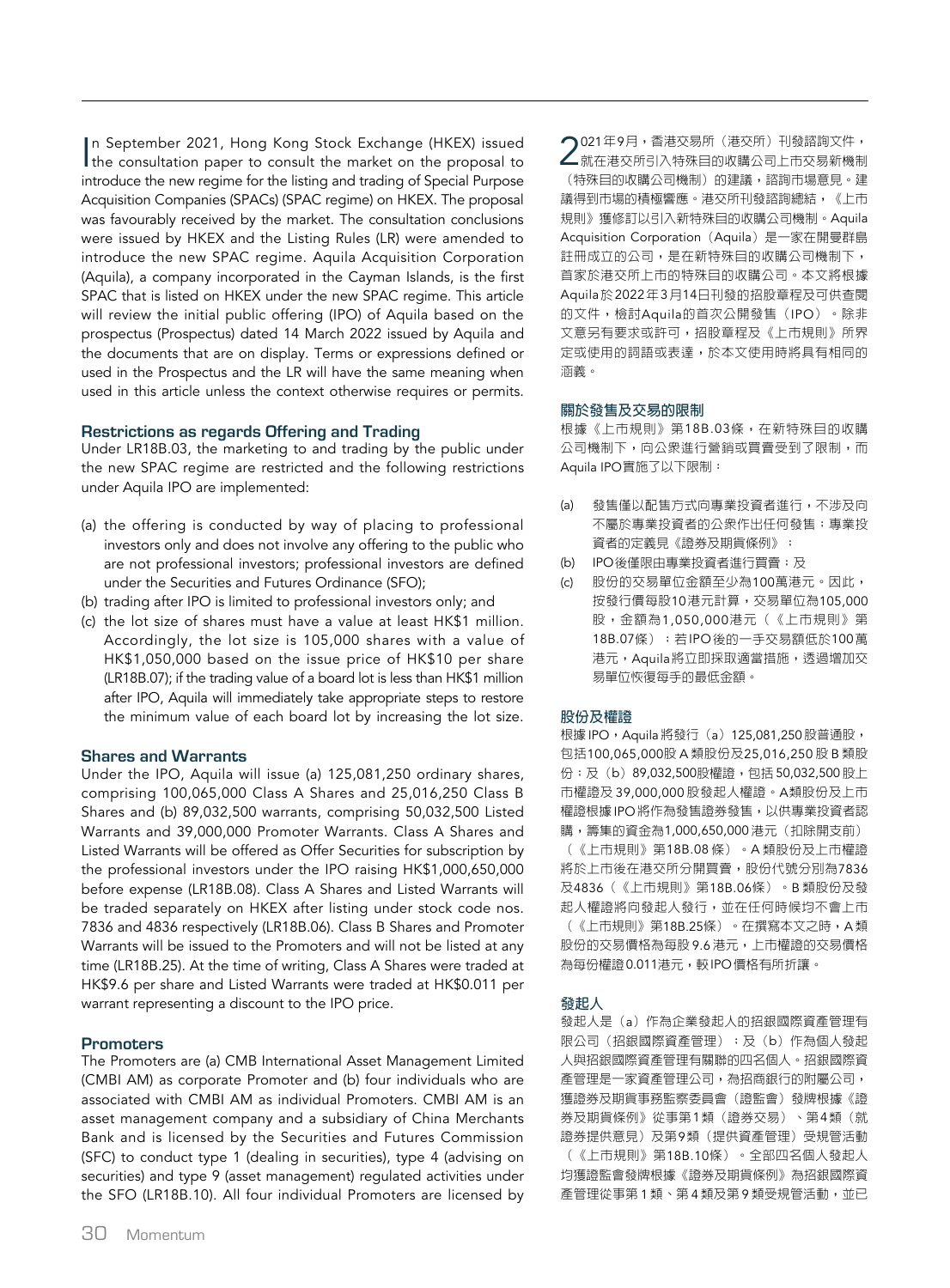

SFC to conduct types 1, 4 and 9 regulated activities under the SFO for CMBI AM and have been nominated to the board of directors of Aquila by CMBI AM (LR18B.12-14).

## **De-SPAC Target and De-SPAC Transaction**

Under the LR, Aquila must announce a De-SPAC Transaction within 24 months after listing (LR18B.69) and must complete the same within 36 months after listing (LR18B.70). Subject to approval by shareholders and HKEX, the time limits may be extended up to six months (LR18B.71-72). At the time of IPO, no De-SPAC Target is identified and no De-SPAC Transaction is contemplated.

As regards De-SPAC Targets, Aquila intends to concentrate on technology-enabled companies in new economy sectors (such as green energy, life sciences and advanced technology and manufacturing) in Asia, with a focus on China although other sectors will also be considered. In evaluating prospective De-SPAC Targets, the following guidelines will be adopted, namely,

- (a) a leading position in a new economy sector;
- (b) favourable long-term growth prospects;
- (c) differentiated value proposition and technology barriers; and
- (d) traceable financial track record with an ethical, professional and responsible management holding strong environmental, social and governance values.

#### **De-SPAC Transaction**

The De-SPAC Target, the De-SPAC Transaction and the Successor Company (to be listed) must meet and satisfy all listing requirements under the LR (LR18B.36). Completion and consummation of the De-SPAC Transaction is subject to the listing of the Successor Company being approved by HKEX (LR18B.35). In addition, the De-SPAC Target must have a fair market value (to be determined by the board of directors of Aquila) equal to at least 80% of the funds raised under the IPO (LR18B.39).

The terms of the De-SPAC Transaction must include investment in the shares of the Successor Company by third party investors who (a) are 獲招銀國際資產管理提名為Aquila的董事會成員(《上 市規則》第18B.12-14條)。

# **特殊目的收購公司併購目標及特殊目的收購公司 併購交易**

根據《上市規則》,Aquila 必須在上市後 24 個月內宣 佈一項特殊目的收購公司併購交易(《上市規則》第 18B.69條),日心須在上市後 36 個月内完成該併購交 易(《上市規則》第18B.70條)。經股東及港交所批 准,期限可延長最多六個月(《上市規則》第18B.71- 72條)。在IPO時,並無確定特殊目的收購公司併購目 標,亦無考慮進行特殊目的收購公司併購交易。

對於特殊目的收購公司併購目標,Aquila 計劃重點關注 亞洲,特別是中國,有科技賦能的新經濟領域(例如綠 色能源、生命科學及先進科技與製造)的公司,但亦會 考慮其他行業。在評估潛在特殊目的收購公司併購目標 時,以下指引將獲採納,即:

- (a) 在新經濟領域處於領先地位;
- (b) 理想的長期增長前景;
- (c) 差異化的價值主張及技術壁壘;及
- (d) 可追溯的財務往績記錄,以及堅守環境、社會及 管治(ESG)價值觀的品行端正、專業及負責任 的管理層。

#### **特殊目的收購公司併購交易**

特殊目的收購公司併購目標、特殊目的收購公司併購交 易及繼承公司(待上市)必須符合及滿足《上市規則》 下的所有上市規定(《上市規則》第18B.36條)。特 殊目的收購公司併購交易須待港交所就繼承公司授予上 市批准後方告完成(《上市規則》第18B.35條)。此 外,特殊目的收購公司併購目標的公平市值(由 Aquila 董事會釐定)須達IPO所籌得資金的至少80%(《上市 規則》第18B.39條)。

特殊目的收購公司併購交易的條款須包括第三方投資者 投資繼承公司的股份,而該等投資者(a)為專業投資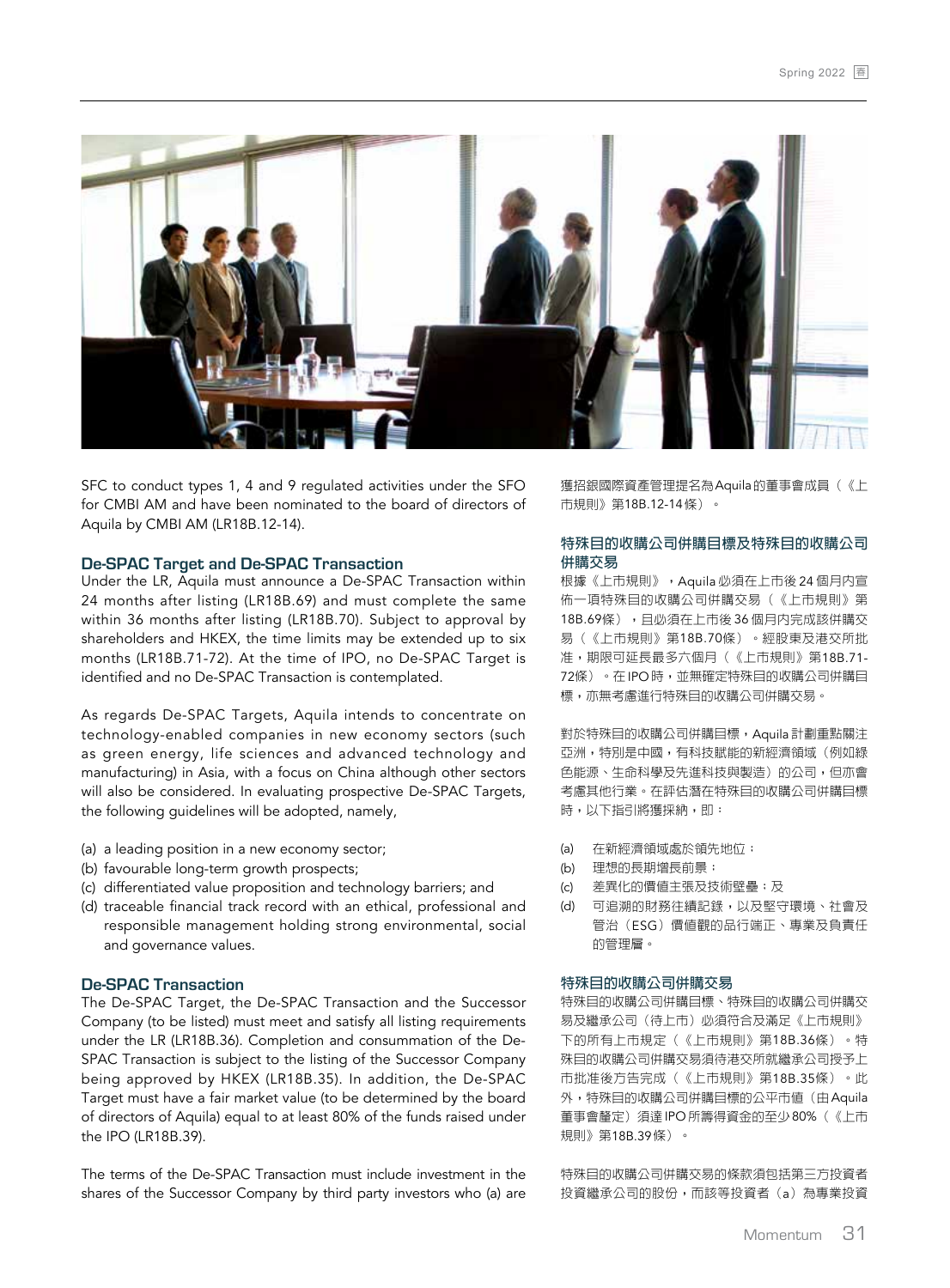professional investors and (b) meet certain independence requirements as stipulated in the LR including significant investment from sophisticated investors (as defined by HKEX from time to time). The minimum independent third party investment must constitute at least 7.5% depending on the size and value of the De-SPAC Target (LR18B.40-43).

The De-SPAC Transaction must be approved by shareholders at the general meeting (LR18B.53). The Promoters and their close associates will abstain from voting (LR18B.54). If the De-SPAC Transaction constitutes a connected transaction under the LR, the applicable connected connection requirements under chapter 14A of the LR must be complied with (LR18B.56). If the De-SPAC Transaction will result in a change of control, an application may be made to the SFC for a waiver to make a mandatory general offer under the Takeovers Code.

Upon the completion of the De-SPAC Transaction and listing of the Successor Companies, listed securities of Aquila will be withdrawn and delisted.

# **Redemption Rights and Escrow Account**

Prior to the general meeting to approve a De-SPAC Transaction or an extension of time, public shareholders are entitled to redeem all or part of their Class A Shares at a price not less than HK\$10 per share to be paid out of the monies held in the Escrow Account. The election period will start on the date of the notice of such general meeting and end on the date and time of commencement of that general meeting. The redemption and refund must be completed (a) for a De-SPAC Transaction within five business days following the completion of the De-SPAC Transaction or (b) for extension of time, within one month after the approval of the extension (LR18B.57-63).

If the De-SPAC Transaction is not completed within the deadlines (as extended), HKEX may suspend the trading of securities. Following such suspension, Aquila must, within one month, return the monies

者及(b)符合《上市規則》規定的若干獨立性規定, 包括來自資深投資者(見港交所不時的定義)的重大投 資。最低獨立第三方投資必須至少佔 7.5%,具體取決 於特殊目的收購公司併購目標的規模及估值(《上市規 則》第18B.40-43條)。

特殊目的收購公司併購交易必須在股東大會上獲得股東 批准(《上市規則》第18B.53條)。發起人及其緊密 聯繫人將放棄表決權(《上市規則》第18B.54條)。 若特殊目的收購公司併購交易屬《上市規則》下的關連 交易,則特殊目的收購公司須遵守《上市規則》第14A 章有關關連交易的適用規定(《上市規則》第18B.56 條)。若特殊目的收購公司併購交易將導致控制權變 更,可向證監會申請豁免根據《收購守則》作出強制性 全面收購要約。

在特殊目的收購公司併購交易完成及繼承公司上市後, Aquila的上市證券將被撤回及除牌。

#### **贖回權及託管賬戶**

在舉行股東大會以批准特殊目的收購公司併購交易或延 長期限之前,公眾股東有權贖回其所有或部分 A 類股份 (以不低於每股 10 港元的價格贖回,並由託管賬戶中 的款項支付)。選擇期限將由該股東大會的通告日期開 始,至該股東大會的舉行日期及時間結束。贖回及退回 資金的程序須於以下期限內完成:(a)特殊目的收購 公司併購交易完成後的五個營業日內(適用於特殊目的 收購公司併購交易); 或(b)延長期限獲批准起計一 個月內(適用於延長期限)(《上市規則》第18B.57- 63條)。

若特殊目的收購公司併購交易未在截止期限(經延期) 內完成,港交所可能暫停證券交易。Aquila 必須在停 牌後一個月內,以不低於每股10港元的金額,按比例

raised by the IPO and held in the Escrow Account on a pro rata basis to the public shareholders at an amount not less than HK\$10 per share. Upon return of such funds, the listing of the shares and warrants will be cancelled (LR18B.73-75).

Under LR18B.16-20, the proceeds of the IPO will be held in the Escrow Account on trust for the benefit of Aquila and the public shareholders. The Escrow Account will be operated by CCB (Asia)